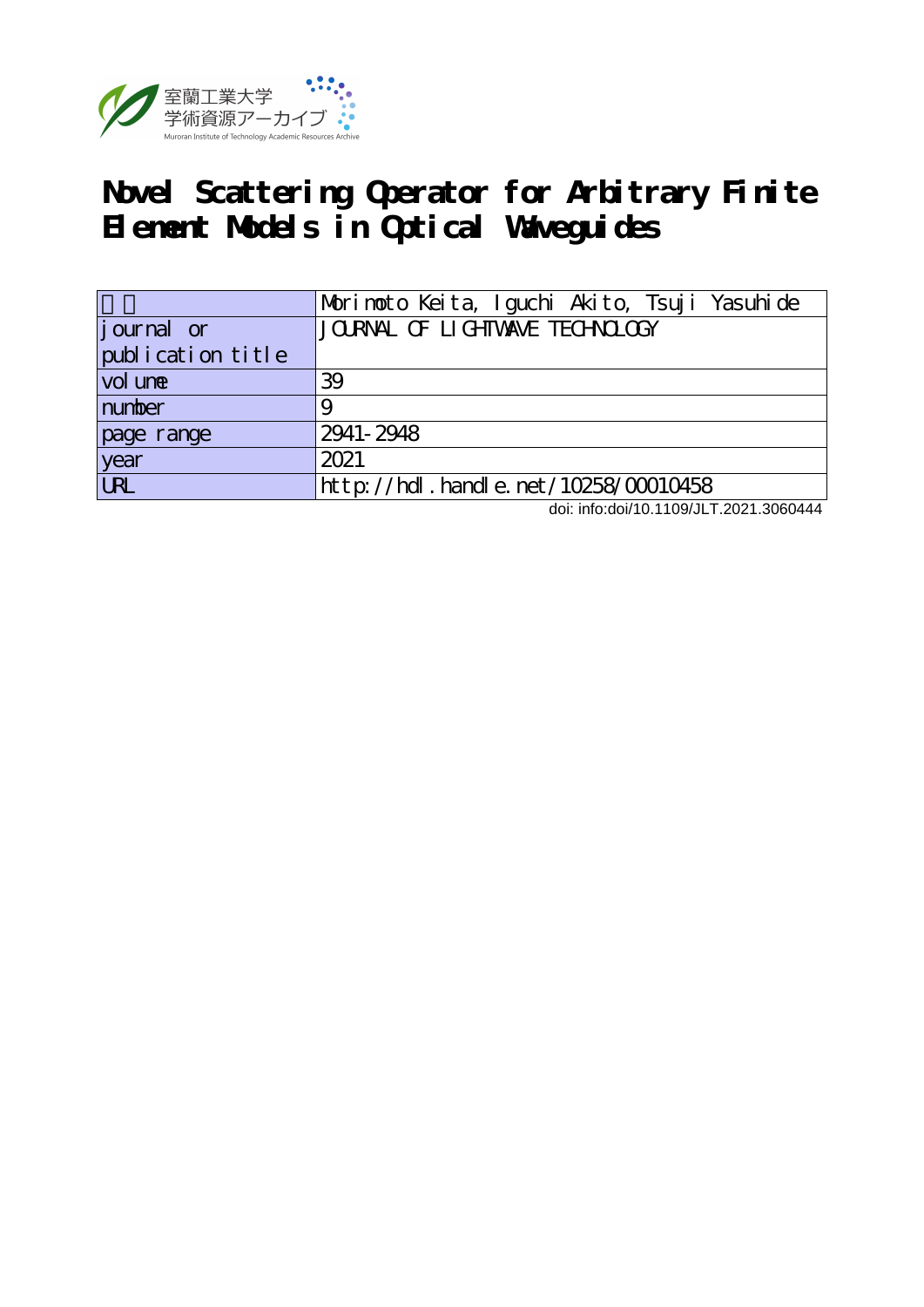# Novel Scattering Operator for Arbitrary Finite Element Models in Optical Waveguides

Keita Morimoto, *Student Member, IEEE*, Akito Iguchi, *Member, IEEE*, and Yasuhide Tsuji, *Senior Member, IEEE*, *Senior Member, OSA*

*Abstract*—An efficient finite-element-method-based scattering operator (FEM-SO) is proposed. Utilizing field based propagation operators as boundary conditions, arbitrary light waves including radiation and evanescent waves can be treated at input and output ports. In contrast to conventional scattering operator techniques, the FEM-SO is applicable to arbitrary structures by using finite element models. In addition, considering structural discontinuities at the connecting boundary of scattering operators, an interface matrix to satisfy the boundary conditions between unit structures is introduced. To verify the present approach, numerical examples are shown for propagation characteristics of high-index-contrast waveguide facet and power spectrum of a photonic-crystal Fabry-Pérot (FP) cavity filter.

*Index Terms*—Scattering operators, finite element method (FEM), propagation operator, boundary conditions, waveguide discontinuities.

## I. INTRODUCTION

In order to design high performance photonic devices that are fundamental components of optical communication systems and integrated optical circuits, a highly efficient and flexible numerical analysis method has been required. Beam propagation method (BPM) is well known as a high efficient technique for study of light propagation in longitudinally varying optical structures [1]–[6]. However, the BPM only deals with the forward propagating optical field, and thus, they are useful only if the structure has small refractive index contrast or sufficiently slowly-varying refractive index along the propagation direction. For accurate modeling in many practical optical devices with refractive index discontinuities along the propagation direction, another approach considering interaction of forward and backward waves is needed.

Transfer matrix methods (TMM) [7]–[14] and scattering operator (SO) techniques [15]–[20] are effective approaches to analyze waveguide structures involving multiple dielectric interfaces while reducing unnecessary computation in each invariant segment along the propagation direction. The TMM and SO are formulated by boundary conditions at the discontinuity facets and eigenfields in each segment. Modebased approach which is so called bidirectional eigenmode propagation (BEP) [7]–[10] and field-based approach which is so called bidirectional BPM (BiBPM) [11]–[13] are introduced to construct TMM. Compared between these approaches, the field-based approach is suitable for open system problems because it can deal with not only guided modes but also radiation modes. On the other hand, it has been reported that TMM often suffers from numerical instability, and SO techniques based on BEP [15]–[17] and BiBPM [18]–[20] have been studied as relatively stable schemes. In an optimal design process of optical devices, these analysis methods can improve the computational efficiency by not only reducing a number of discretization but also recalculating only the matrix related to structural variation. However, since each segment needs to be a uniform structure in propagation direction, design freedom is greatly restricted. Especially in recent topology optimization designs [21]–[23], more rigorous analysis for arbitrary structures is required due to generation of complicated structures, that lies outside the scope of conventional TMM and SO. In [14], we have presented a TMM which combines a conventional BPM and field-based propagation operator method (POM) so that the segments whose structure varies in the propagation direction can be considered. Although the propagation operator technique has high accuracy in waveguide discontinuity problems [24]–[26], the propagation angle of the TMM is still constrained because of limitation of slowly varying envelope approximation. Therefore, direct discretization approaches such as finite element method (FEM) are still essential [27], [28]. Unlike TMM and SO techniques, the conventional FEM has to solve large-scale simultaneous linear equations in every time the structure is updated in a design process, that leads large computational cost.

In this paper, we first present a numerical technique using FEM based SO (FEM-SO) for analysis of optical waveguides with arbitrary finite element models in multiple stages. In the analysis of microwave circuits, mode-based scattering matrices are often used for efficient analysis to divide largescale circuits into basic elements. However, in the analysis of open systems like optical circuits, mode-based approach is not always suitable because radiated waves may couple with guided modes of latter stage elements. Thus, field-based SO based on finite element models is crucial and suitable for the analysis of open systems. For this purpose, boundary condition based on the POM is applied to the input and output ports to allow propagation of arbitrary field at the connecting interface. While brief explanation of how converting simultaneous linear equations of the FEM into a scattering matrix is shown in our recent report [29], a connectivity of the scattering matrix has not been studied. In addition, we introduce an interface matrix that satisfies the boundary conditions at discontinuous connect-

Manuscript received September 14, 2020; revised January 6, 2021; accepted February 16, 2021. This work was supported by JSPS KAKENHI under Grant 18K04276. *(Corresponding author: Yasuhide Tsuji; Keita Morimoto.)*

K. Morimoto, A. Iguchi and Y. Tsuji are with the Division of Information and Electronic Engineering, Muroran Institute of Technology, Muroran, 050-8585 Japan (e-mail: 19096015@mmm.muroran-it.ac.jp; iguchia@mmm.muroranit.ac.jp; y-tsuji@mmm.muroran-it.ac.jp).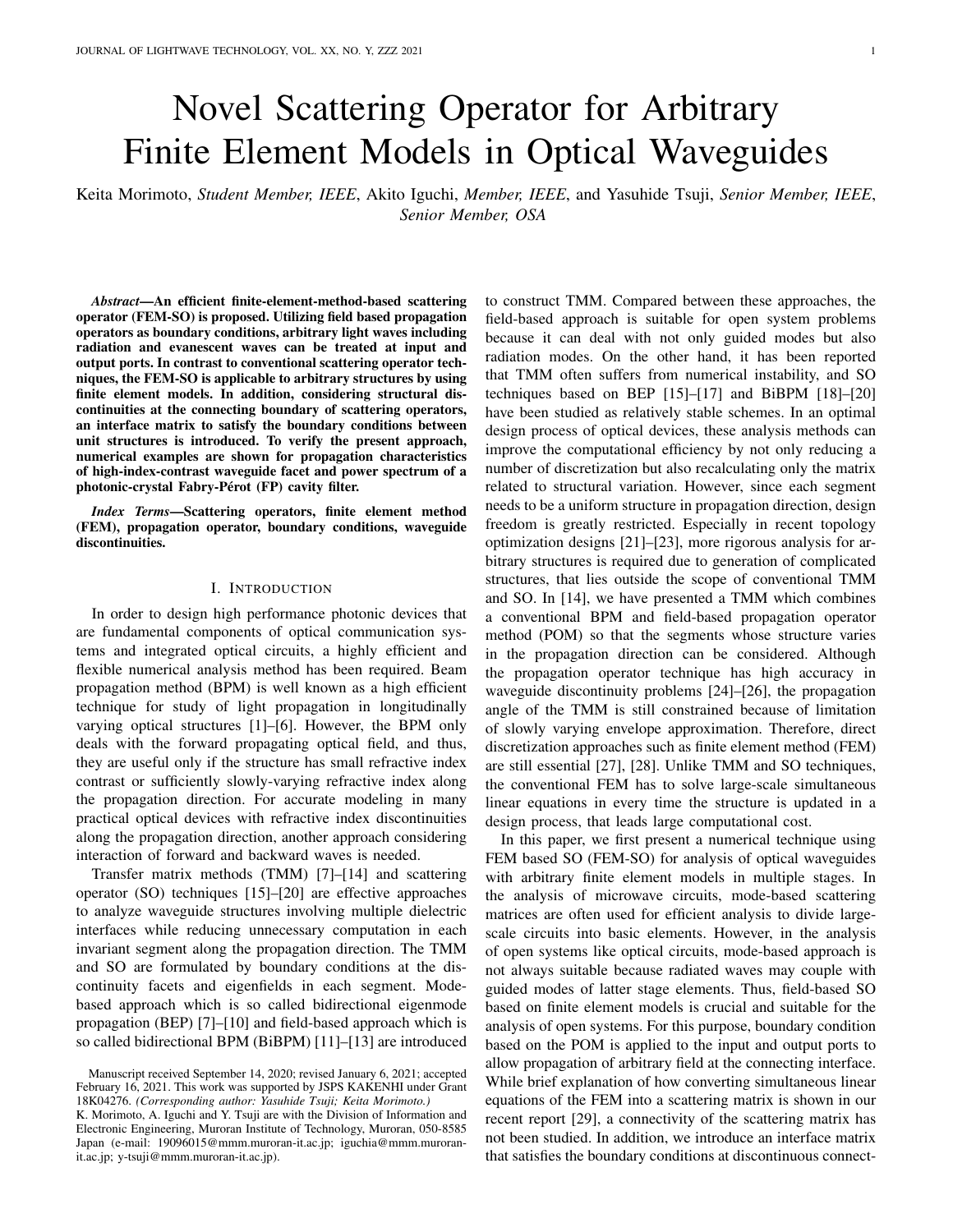ing interface. To verify the present approach, numerical examples for propagation characteristics of high-index-contrast waveguide facet and power spectrum of a photonic-crystal Fabry-Pérot (FP) cavity filter are demonstrated. The proposed method can be applied to various optical device designs and will be a good candidate to overcome the computational cost problem by eliminating unnecessary recalculations of largescale simultaneous linear equations during optimal design. Domain decomposition method (DDM), which is a popular technique for allowing parallel computation [30], [31], usually divides whole analysis region into multiple subdomains and fields at interfaces are self-consistently determined by iterative calculation. On the other hand, our FEM-SO approach does not require recalculation of simultaneous linear equation once scattering operator is derived. Thus, when arbitrary different incidence field is given to the same system, its response can be efficiently calculated by just calculating a matrix and vector product. In addition, our approach is suitable to an optimal design because the scattering operator of the entire structure can be readily reconstructed with a lower computational cost when a part of the entire structure is modified during an optimal design.

#### II. FORMULATIONS

## *A. Finite Element Discretization*

We consider a two-dimensional  $(2-D)$  optical waveguide with implementation of perfectly matched layers (PMLs) as shown in Fig. 1(a), where the computational window is in the *xz* plane and there is no variation along the *y* direction  $(\partial/\partial y = 0)$ . The unit segment  $\Omega_i$  ( $i = 1, 2, \dots, n$ ) has two interfaces at distinct locations in the propagation direction for connecting to adjacent structures, i.e.  $\Omega_{i-1}$  and  $\Omega_{i+1}$ . Considering Maxwell's equations with PML, we obtain the following basic equation:

$$
\frac{\partial}{\partial x}\left(\frac{p}{s_x}\frac{\partial \Phi}{\partial x}\right) + s_x \frac{\partial}{\partial z}\left(p\frac{\partial \Phi}{\partial z}\right) + k_0^2 qs_x \Phi = 0 \qquad (1)
$$

where  $k_0$  is the free space wavenumber,  $\Phi = \sqrt{\epsilon_0} E_y$ ,  $p = 1$ , *q* = *n*<sup>2</sup> for TE modes, and  $\Phi = \sqrt{\mu_0} H_y$ ,  $p = 1/n^2$ ,  $q = 1$ for TM modes.  $E_y$  and  $H_y$  are  $y$  components of electric and magnetic fields, respectively, and  $n$  is the refractive index.  $s_x$ represents the PML parameter and the value is taken as

$$
s_x = \begin{cases} 1 & \text{in non-PML region} \\ 1 - j \left( \rho / d_x \right)^2 \tan \delta & \text{in PML region} \end{cases}
$$
 (2)

where  $\rho$  is the distance from the beginning of PML and  $\delta$  is the loss angle at the end of PML ( $\rho = d_x$ ).

Dividing the analysis region into quadratic (second-order) triangular elements, and applying FEM based on Galerkin method to (1), we obtain the following linear equation in



Fig. 1. Connection of arbitrary waveguide structures: (a) schematic of the waveguide geometry; (b) scattering matrix representation.

matrix form:

$$
[P]\{\Phi\} = \{u\}
$$
\n
$$
[P] = \sum_{e} \iint_{e} \left[ \frac{p}{s_x} \frac{\partial \{N\}}{\partial x} \frac{\partial \{N\}^T}{\partial x} + ps_x \frac{\partial \{N\}^T}{\partial z} \frac{\partial \{N\}^T}{\partial z} - k_0^2 qs_x \{N\} \{N\}^T \right] dx dz
$$
\n(3)

$$
\{u\} = \sum_{\chi = -, +} \left( \sum_{e_{\chi}}' \int_{e_{\chi}} p s_x \{ \tilde{N} \} \frac{\partial \Phi}{\partial n_z} dx \right)
$$
 (5)

where the components of vector  $\{\Phi\}$  are the values of  $\Phi$  at all nodal points in the entire analysis region,  $\sum_{e}$  extends over all the different elements, and  $\sum'_{e_{\chi}}$  extends over the elements related to the input ( $\chi = -$ ) and output ( $\chi = +$ ) boundary. *{N*˜*}* is the shape function vector for quadratic line element at two interfaces. (3) can also be written in its extended version as

$$
\begin{bmatrix}\n[P_{00}] & [P_{0-}] & [P_{0+}] \\
[P_{-0}] & [P_{--}] & [P_{-+}]\n[P_{+0}] & [P_{+-}] & [P_{++}]\n\end{bmatrix}\n\begin{bmatrix}\n\{\Phi\}_0 \\
\{\Phi\}_-\n\end{bmatrix} =\n\begin{bmatrix}\n\{0\} \\
\{u\}_-\n\end{bmatrix}\n\tag{6}
$$

where  $\{u\}$ <sub>−</sub> and  $\{u\}$ <sub>+</sub> can be regarded as the boundary conditions at input and output ports, respectively. In order to construct the scattering operators from (6), the boundary conditions have to cover arbitrary electromagnetic fields. Mode expansion based boundary condition [32] is usually expensive to calculate various required modes including radiation and evanescent modes. Boundary condition based on paraxial approximation [33] and Pade approximation [34] cause deteriora- ´ tion of accuracy in problems with large refractive index differences. On the other hand, POM boundary condition shown in our previous work [29] has sufficient accuracy and efficiency even in the case of strongly guiding optical waveguides, and thus, we employ the POM boundary condition.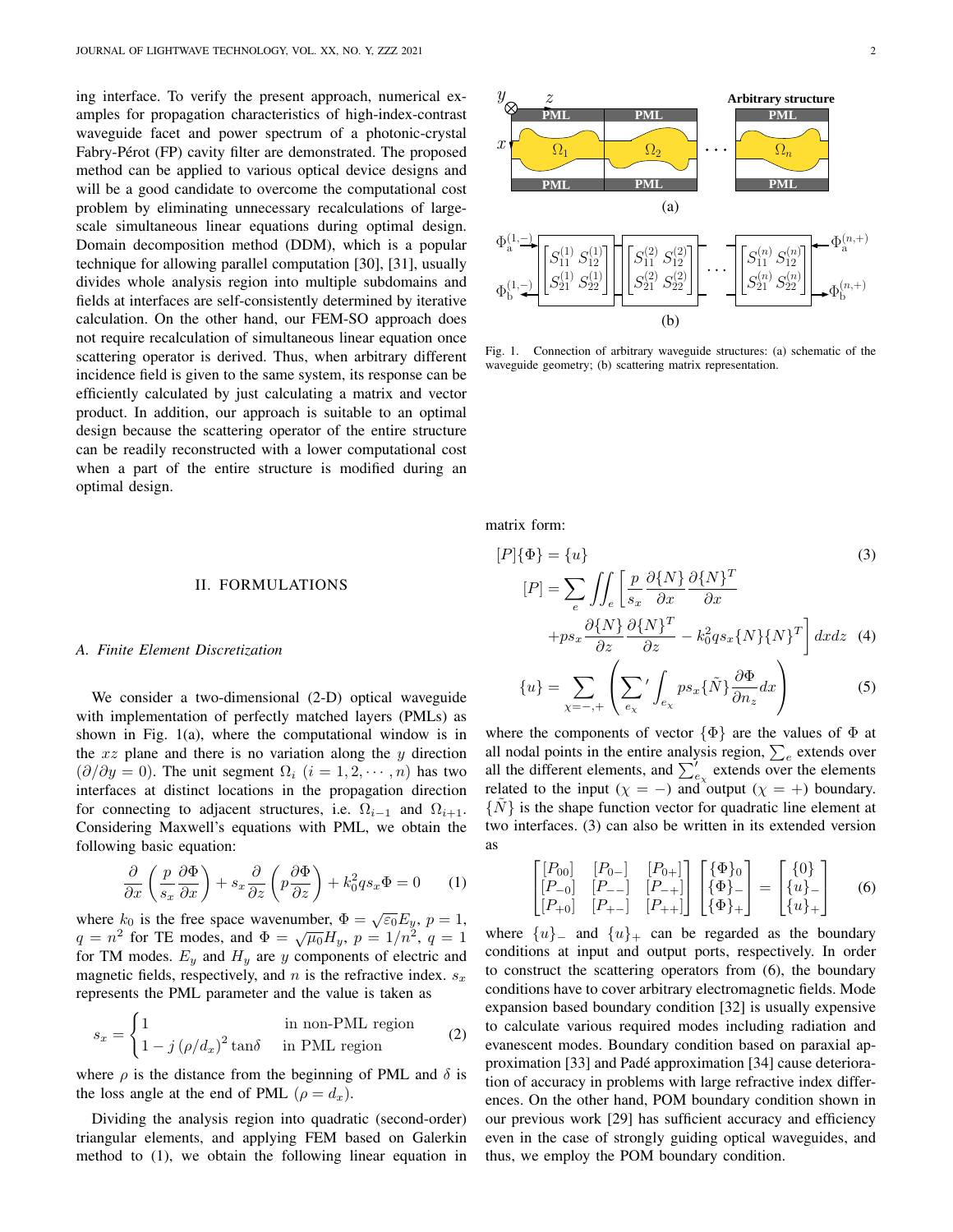#### *B. POM Boundary Condition*

(*χ*)

In the POM,  $\{\Phi\}_\chi$  ( $\chi = -, +$ ) is governed by the following equation:

$$
\frac{d^2\{\Phi\}_\chi}{dn_z^2} + [Q]_\chi^2\{\Phi\}_\chi = \{0\} \tag{7}
$$

where  $d/dn_z$  represents the partial derivative along the outward *z* direction,  $\{0\}$  is the null vector, and  $[Q]_X$  is the characteristic matrix of each boundary written by

$$
[Q]_{\chi}^{2} = [M]_{\chi}^{-1} [K]_{\chi}
$$
\n(8)

$$
[M]_{\chi} = \sum_{e_{\chi}}' \int_{e_{\chi}} p s_x \{\tilde{N}\}_{\chi} \{\tilde{N}\}_{\chi}^T dx
$$
(9)

$$
[K]_{\chi} = \sum_{e_{\chi}}' \int_{e_{\chi}} \left[ k_0^2 qs_x \{ \tilde{N} \}_{\chi} \{ \tilde{N} \}_{\chi}^T - \frac{p}{s_x} \frac{d \{ \tilde{N} \}_{\chi}}{dx} \frac{d \{ \tilde{N} \}_{\chi}^T}{dx} \right] dx
$$
\n(10)

where  $[M]_X$  and  $[K]_X$  is a finite element mass matrix and stiffness matrix, respectively, for eigenmode analysis on each boundary. As a solution of the differential equation (7),  $\{\Phi\}_y$ can be formally expressed as

(*χ*)

$$
\begin{aligned} \{\Phi\}_{\chi} &= \{\Phi_a^{(\chi)}\} + \{\Phi_b^{(\chi)}\} \\ &= \exp(j[Q]_{\chi} n_z) \{\phi_a^{(\chi)}\} + \exp(-j[Q]_{\chi} n_z) \{\phi_b^{(\chi)}\} \\ &\qquad (11) \end{aligned}
$$

where  ${\phi_a}_x$  and  ${\phi_b}_x$  represent vectors standing for inward and outward propagation fields, respectively, under the condition that the outward normal direction of the boundary is positive. Differentiating (11) and eliminating  $\{\Phi_{b}^{(\chi)}\}$  $\{a,b}^{(\chi)}\}$ , we obtain

$$
\frac{d\{\Phi\}_{\chi}}{dn_z} = j2[Q]_{\chi}\{\Phi_a^{(\chi)}\} - j[Q]_{\chi}\{\Phi\}_{\chi}.
$$
 (12)

 $\{u\}$  can be rewritten by utilizing (9) and (12), and thus, we obtain the following equation:

$$
\begin{bmatrix}\n[P_{00}] & [P_{0-}] & [P_{0+}] \\
[P_{-0}] & [P_{--}] & [P_{-+}] \\
[P_{+0}] & [P_{+-}] & [P_{++}]\n\end{bmatrix}\n\begin{bmatrix}\n\{\Phi\}_0 \\
\{\Phi\}_-\n\end{bmatrix} =\n\begin{bmatrix}\n\{0\} \\
2[C]_{-}\{\Phi_a^{(-)}\} \\
2[C]_{+}\{\Phi_a^{(+)}\}\n\end{bmatrix}
$$
\n(13)

with

$$
[\tilde{P}_{XX}] = [P_{XX}] + [C]_X \tag{14}
$$

$$
[C]_{\chi} = j[M]_{\chi}[Q]_{\chi} \quad \text{for } \chi = - \text{ or } +. \quad (15)
$$

 $[Q]$ <sub>*x*</sub> is defined as the square root matrix of (8). This matrix is approximated by Denman-Beavers iterative (DBI) scheme with a branch-cut rotation in the complex plane whose accuracy and stability are reported to be higher than those of Pade´ approximation [25], [26].

## *C. Construction of Scattering Matrix*

Since SO techniques are aimed at obtaining the input-output response, the internal electromagnetic fields  ${\{\Phi\}}_0$  virtually is not required. Eliminating  $\{\Phi\}_0$  from (13), we obtain the



Fig. 2. Waveguide discontinuity: (a) schematic of the waveguide geometry; (b) scattering matrix representation.

scattering matrix in certain segment  $\Omega_i$  as below:

$$
\begin{bmatrix} {\Phi}_{\mathbf{b}}^{(i,-)} \\ {\Phi}_{\mathbf{b}}^{(i,+)} \end{bmatrix} = \begin{bmatrix} [S]_{11}^{(i)} & [S]_{12}^{(i)} \\ [S]_{21}^{(i)} & [S]_{22}^{(i)} \end{bmatrix} \begin{bmatrix} {\Phi}_{\mathbf{a}}^{(i,-)} \\ {\Phi}_{\mathbf{a}}^{(i,+)} \end{bmatrix}
$$
 (16)

with

$$
[S]_{11}^{(i)} = 2[T]_1^{-1}[C]_ - [I] \tag{17}
$$

$$
[S]_{12}^{(i)} = 2[U]_1[T]_2^{-1}[C]_+
$$
\n
$$
[S]_{2}^{(i)} = 2[U]_2[T]_2^{-1}[C]
$$
\n(18)

$$
[S]_{21}^{(i)} = 2[U]_2[T]_1^{-1}[C]_-\tag{19}
$$
  
\n
$$
[S]_{22}^{(i)} = 2[T]_2^{-1}[C]_+ - [I]\tag{20}
$$

$$
[S]_{22}^{(v)} = 2[T]_2^{-1}[C]_+ - [I] \tag{20}
$$
  
\n
$$
[T]_1 = [\tilde{P}_{--}] - [P_{-0}][P_{00}]^{-1}([P_{0-}] + [P_{0+}][U]_+) \tag{21}
$$

$$
[T]_2 = [\tilde{P}_{++}] - [P_{+0}][P_{00}]^{-1}([P_{0+}] + [P_{0-}][U]_{-})
$$
(22)  

$$
[U]_1 = ([\tilde{P}_{--}] - [P_{-0}][P_{00}]^{-1}[P_{0-}])^{-1}[P_{-0}][P_{00}]^{-1}[P_{0+}]
$$

$$
A = ([\tilde{P}_{--}] - [P_{-0}][P_{00}]^{-1}[P_{0-}])^{-1}[P_{-0}][P_{00}]^{-1}[P_{0+}]
$$
\n(23)

$$
[U]_2 = ([\tilde{P}_{++}] - [P_{+0}][P_{00}]^{-1}[P_{0+}])^{-1}[P_{+0}][P_{00}]^{-1}[P_{0-}]
$$
\n(24)

where [*I*] is an identity matrix,  $[S]_{mn}^{(i)}$   $(m, n = 1, 2)$  is a scattering operator. We note that these expressions are derived under a condition that elements related to input ports and output ports are independent of each other, i.e. [*P−*<sup>+</sup>] = [0] and  $[P_{+-}] = [0]$ . Since  $[T]_i(i = 1, 2)$  is a small-scale square matrix whose size is determined by a number of nodes on each port, its inverse matrix calculation slightly contributes to increasing the total computational time. Although  $[P_{00}]$  is a relatively large-scale square matrix whose size is determined by number of inner nodes, since a sparse solver can be used, its inverse matrix can be efficiently solved in the same manner as FEM calculation. Considering that an incidence from negative direction side of the *z*-axis, the input-output response is indicated as

$$
\{\Phi_{\mathbf{b}}^{(i,+)}\} = [S]_{21}^{(i)}\{\Phi_{\mathbf{a}}^{(i,-)}\}\tag{25}
$$

$$
\{\Phi_{\mathbf{b}}^{(i,-)}\} = [S]_{11}^{(i)}\{\Phi_{\mathbf{a}}^{(i,-)}\}.
$$
 (26)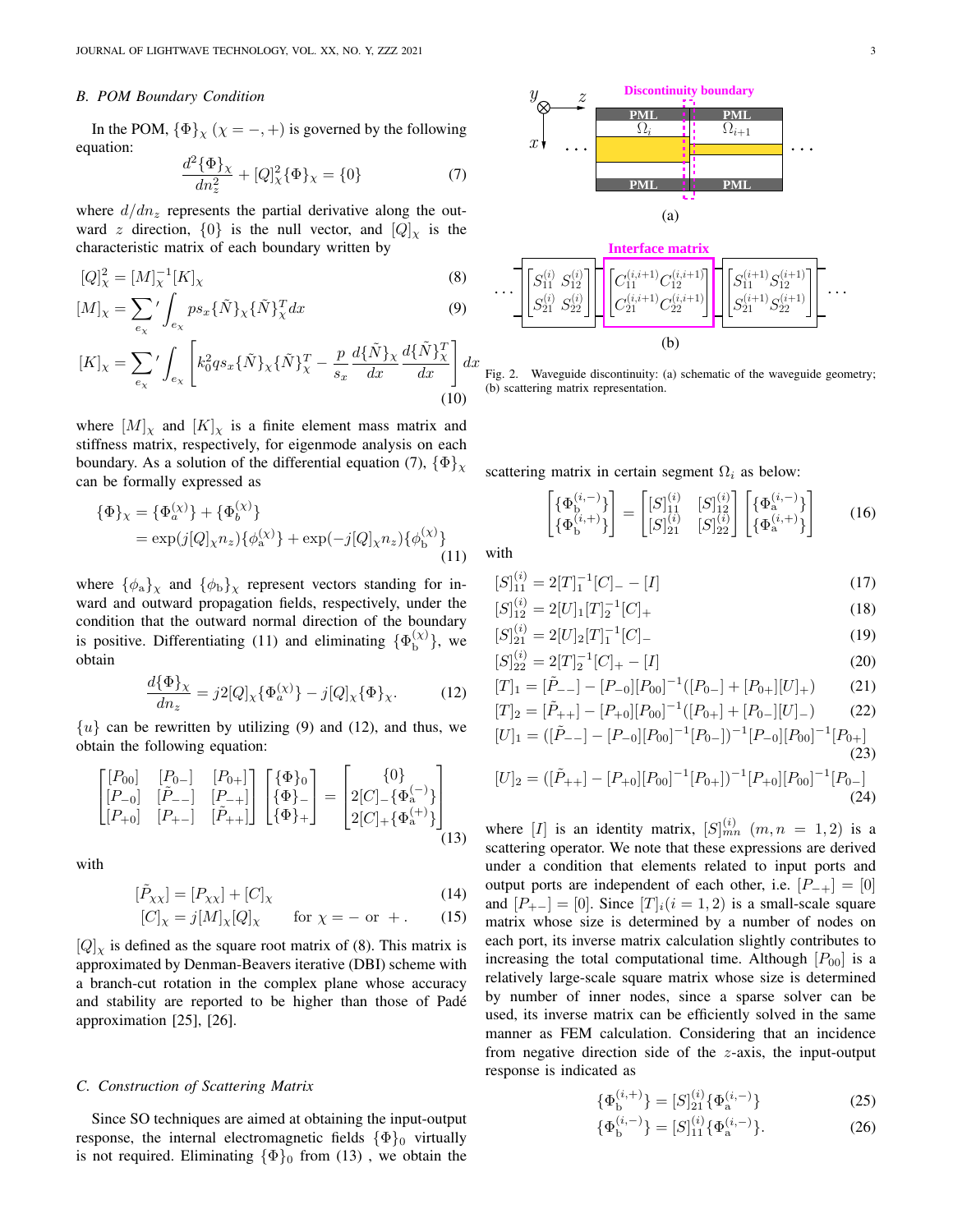## *D. Cascading of Scattering Matrix*

The constructed scattering matrix for each segment is cascaded with the adjacent segment as shown in Fig. 1(b). Here, we employ Redheffer's star product [35] to integrate into a single operator. Considering the star product with two structures of  $\Omega_i$  and  $\Omega_{i+1}$ , we obtain the following relation:

$$
\begin{bmatrix} {\Phi_b}^{(i,-)} \\ {\Phi_b}^{(i+1,+)} \end{bmatrix} = \begin{bmatrix} [S_{11}^{(i,i+1)}] & [S_{12}^{(i,i+1)}] \\ [S_{21}^{(i,i+1)}] & [S_{22}^{(i,i+1)}] \end{bmatrix} \begin{bmatrix} {\Phi_a}^{(i,-)} \\ {\Phi_a}^{(i+1,+)} \end{bmatrix}
$$
(27)

with

$$
[S_{11}^{(i,i+1)}] = [S_{11}^{(i)}] + [S_{12}^{(i)}] [I] - [S_{11}^{(i+1)}][S_{22}^{(i)}]^{-1} [S_{11}^{(i+1)}][S_{21}^{(i)}] \qquad (28)
$$

$$
[S_{12}^{(i,i+1)}] = [S_{12}^{(i)}] \left[ [I] - [S_{11}^{(i+1)}] [S_{22}^{(i)}] \right]^{-1} [S_{12}^{(i+1)}] \tag{29}
$$

$$
[S_{21}^{(i,i+1)}] = [S_{21}^{(i+1)}] \left[ [I] - [S_{22}^{(i)}] [S_{11}^{(i+1)}] \right]^{-1} [S_{21}^{(i)}] \tag{30}
$$

$$
[S_{22}^{(i,i+1)}] = [S_{22}^{(i+1)}] + [S_{21}^{(i+1)}] [I] - [S_{22}^{(i)}][S_{11}^{(i+1)}]^{-1} [S_{22}^{(i)}][S_{12}^{(i+1)}].
$$
 (31)

Although, in the above derivation of cascaded scattering matrix, the inverse matrix calculation is required, the computational cost is relatively low because the sizes of their column and row are small and just equal to the number of nodes on each port.

## *E. Interface Matrix for a Discontinuity Interface*

The POM boundary condition makes an assumption that the structure at interface continues outside the analysis region. Thus, if the scattering matrices are cascaded at discontinuity interface, the boundary condition cannot be satisfied. Here, we introduce an interface matrix (IM) to satisfy the boundary condition. This concept is schematically represented in Fig. 2. One of the boundary condition is continuity of (11). The other is continuity of the tangential component of the electromagnetic wave other than (11), which is defined by Maxwell's equations as

$$
\Psi = jrp \frac{c}{\omega} \frac{\partial \Phi}{\partial z} \tag{32}
$$

where *c* is the velocity of light,  $\omega$  is an angular frequency,  $\Psi = \sqrt{\mu_0} H_x$ ,  $r = -1$  for TE modes, and  $\Psi = \sqrt{\varepsilon_0} E_x$ ,  $r = 1$ for TM modes. Applying the Galerkin method to (32) and substituting (11), the following expression is derived:

$$
\begin{aligned} \{\Psi\}_{\chi} &= j[P]_{\chi} \frac{c}{\omega} \frac{d\{\Phi\}_{\chi}}{dz} \\ &= \frac{c}{\omega} \left[ -[Z]_{\chi} \{\Phi_a^{(\chi)}\} + [Z]_{\chi} \{\Phi_b^{(\chi)}\} \right] \end{aligned} \tag{33}
$$

with

$$
[P]_{\chi} = [M_0]_{\chi}^{-1} [M]_{\chi}
$$
 (34)

$$
[M_0]_\chi = \sum_{e_\chi}{}' \int_{e_\chi} r\{\tilde{N}\}_\chi \{\tilde{N}\}_\chi^T dx \tag{35}
$$

$$
[Z]_{\chi} = [P]_{\chi}[Q]_{\chi}.
$$
\n(36)



Fig. 3. Problem setup of 2-D optical waveguide with an air-gap.



Fig. 4. Electric field distribution obtained by FEM analysis corresponding to the problem shown in Fig. 3. (a) $d = 0.4 \mu$ m, (b) $d = 0.8 \mu$ m, (c) $d = 1.2 \mu$ m.

As a result, a boundary condition between  $\Omega_i$  and  $\Omega_{i+1}$  can be written in matrix form as

$$
\begin{bmatrix}\n[I] & [I] \\
[Z^{(i)}]_{+} & -[Z^{(i)}]_{+}\n\end{bmatrix}\n\begin{bmatrix}\n\{\Phi_{\mathbf{b}}^{(i,+)}\} \\
\{\Phi_{\mathbf{a}}^{(i,+)}\}\n\end{bmatrix}
$$
\n
$$
= \begin{bmatrix}\n[I] & [I] \\
[Z^{(i+1)}]_{-} & -[Z^{(i+1)}]_{-}\n\end{bmatrix}\n\begin{bmatrix}\n\{\Phi_{\mathbf{a}}^{(i+1,-)}\} \\
\{\Phi_{\mathbf{b}}^{(i+1,-)}\}\n\end{bmatrix}.
$$
\n(37)

(37) can be easily transformed into a transfer matrix representation by taking the inverse matrix on the left-hand side, and it becomes

$$
\begin{bmatrix} {\{\Phi_{\mathbf{b}}\}}^{(i,+)} \\ {\{\Phi_{\mathbf{a}}\}}^{(i,+)} \end{bmatrix} = \begin{bmatrix} [F_{11}^{(i,i+1)}] & [F_{12}^{(i,i+1)}] \\ [F_{21}^{(i,i+1)}] & [F_{22}^{(i,i+1)}] \end{bmatrix} \begin{bmatrix} {\{\Phi_{\mathbf{a}}\}}^{(i+1,-)} \\ {\{\Phi_{\mathbf{b}}\}}^{(i+1,-)} \end{bmatrix}.
$$
\n(38)

In order to systematically implement our SO analysis using the above-mentioned Redheffer's star product, (38) is further transformed into a scattering matrix representation as below:

$$
\begin{bmatrix} {\Phi_a}^{(i,+)} \\ {\Phi_a}^{(i+1,-)} \end{bmatrix} = \begin{bmatrix} [C_{11}^{(i,i+1)}] & [C_{12}^{(i,i+1)}] \\ [C_{21}^{(i,i+1)}] & [C_{22}^{(i,i+1)}] \end{bmatrix} \begin{bmatrix} {\Phi_b}^{(i,+)} \\ {\Phi_b}^{(i+1,-)} \end{bmatrix}
$$
(39)

with

$$
[C_{11}^{(i,i+1)}] = [F_{21}^{(i,i+1)}][F_{11}^{(i,i+1)}]^{-1}
$$
\n
$$
[C_{12}^{(i,i+1)}] = [F_{22}^{(i,i+1)}]
$$
\n(40)

$$
\begin{aligned} \mathcal{F}^{(i,i+1)}_{12}] &= [F_{22}^{(i,i+1)}] \\ &- [F_{21}^{(i,i+1)}][F_{11}^{(i,i+1)}]^{-1}[F_{12}^{(i,i+1)}] \end{aligned} \tag{41}
$$

$$
[C_{21}^{(i,i+1)}] = [F_{11}^{(i,i+1)}]^{-1}
$$
 (42)

$$
[C_{22}^{(i,i+1)}] = -[F_{11}^{(i,i+1)}]^{-1} [F_{12}^{(i,i+1)}].
$$
 (43)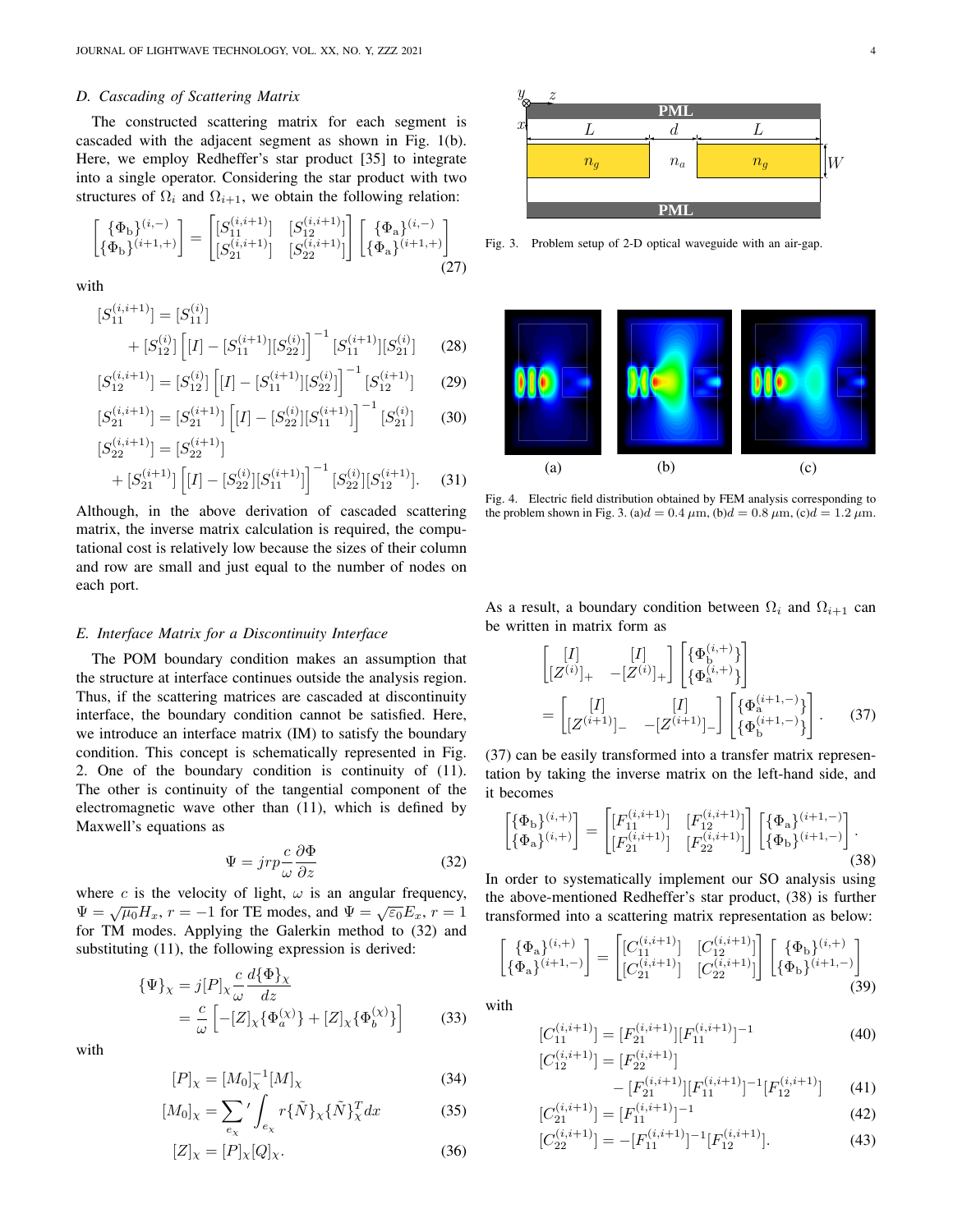

Fig. 5. Transmitted amplitude at the output port corresponding to the problem shown in Fig.3.



Fig. 6. Normalized reflected and transmitted power of the fundamental modes as a function of the gap length *d*.

#### III. NUMERICAL SIMULATION RESULTS

#### *A. Radiation from high-index-contrast waveguide facet*

First, to verify the proposed scattering operator approach, we consider the problem that an air-gap caused between highindex-contrast waveguides, and input and output waveguides are assumed to have a same structure as shown in Fig. 3. The refractive indices are  $n_q = 3.6$ ,  $n_a = 1.0$ , and structural parameters are set as  $W = 0.6 \mu m$ ,  $L = 0.5 \mu m$ , which supports three guided modes. Since the cladding material is assumed to be the same as that in the air-gap, many radiation and diffraction components of light are likely to occur at the waveguide facets, and thus, it requires higher accuracy than butt-joint of different waveguides with low-index-contrast. In this case, it was reported that combination method of the BPM and POM boundary condition encounters degradation of accuracy when the air-gap distance is relatively short [14]. The entire analysis region is divided into three segments which is invariant along the propagation direction. Since IM are added between adjacent segments, a total of 5 scattering matrices are connected. The necessity and validity of the IM is verified by comparing with another case where the three scattering matrices are connected without IM. In order to obtain sufficient computational accuracy, the numbers of divisions in the *x* and *y* directions are set to be 20 and 16 per 1  $\mu$ m, respectively. FEM-SO has almost same computational accuracy with the



Fig. 7. CPU time and memory usage in each method for analysis of the problem shown in Fig. 3.

conventional FEM when the same finite element mesh is used and PML region is sufficiently descritized in the conventional FEM.

Figure 4 shows the electric field distributions calculated by conventional direct FEM when the air-gap distance is  $(a)d = 0.4 \mu m$ ,  $(b)d = 0.8 \mu m$ ,  $(c)d = 1.2 \mu m$  with respect to the incident field of fundamental TE mode and operating wavelength of  $\lambda = 1.55 \mu$ m. The computational window is 3 *µ*m wide including PML width of 0*.*3 *µ*m. In direct FEM, it is necessary to impose PML on the input and output ends to terminate the computational window, which leads to increasing of the computational cost [29]. Excitation of various radiation waves in the air-gap can be seen, and a part of them reaches the output plane. Amplitude at the output cross-sectional plane is shown in Fig. 5. While the amplitude calculated by FEM-SO with IM is in good agreement with direct FEM, FEM-SO without IM causes error of the evaluation. Practically, it is possible to avoid using IM by dividing the whole structure into substructures at continuous interface. Figure 6 shows the normalized reflected power and transmitted power of the fundamental modes as a function of the air-gap distance *d*. Because of Fabry-Pérot resonance and radiation loss, the reflection and transmission decrease oscillatively as *d* increases. From this figure, it can also be seen that the result by the FEM-SO is in good agreement with that by the direct FEM.

Figure 7 shows CPU time and memory usage in conventional direct FEM and proposed FEM-SO analysis, using Intel(R) Core(TM)  $i7-4770$  CPU @ 3.40GHz. In the direct FEM, it takes about 6 seconds to construct the large-scale FEM matrices and solve the simultaneous linear equation. On the other hand, in the FEM-SO approach, the calculation time can be reduced to about 2 seconds because small-scale FEM matrices are constructed and only matrix product computation is required for evaluation of the wave propagation. Although, it takes the longest CPU time to make the scattering matrices in the FEM-SO, the time of making propagation operators is much shorter than the total CPU time. The computer memory used in this analysis is 0.76 GB for the FEM-SO, while it is 2.9 GB for the direct FEM.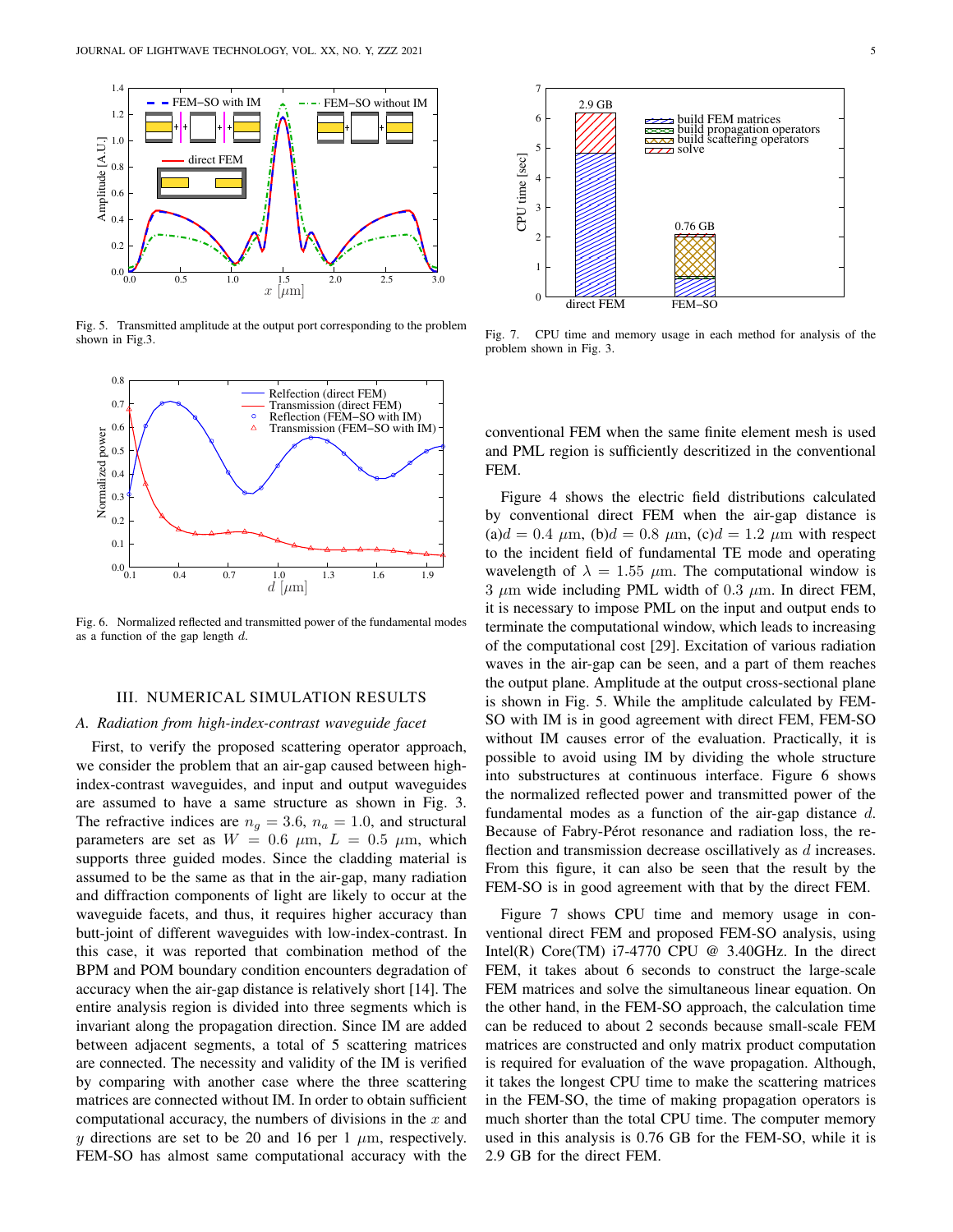

Fig. 8. Schematic arrangement of a 1-D photonic-crystal FP cavity filter:(a) is the overall structure; (b) and (c) are the unit structures which make up scattering matrices.

#### *B. Photonic crystal Fabry-Perot cavity filter ´*

Next, we show spectral transmittance and reflectance of a 1-D photonic-crystal Fabry-Pérot (FP) cavity filter in a photonic wire (see Fig. 8(a)) when the fundamental TM mode is launched. The refractive index of the wire  $n<sub>g</sub> = 2.75$ is given by an approximation of the effective refractiveindex projection of a 200-nm-thick Si membrane in air, that is described in [17]. The structural parameters are set as  $a = 150$  nm,  $d = 490$  nm,  $\Lambda = 410$  nm,  $W = 500$  nm. In the case of a periodic structure, required computational resources can be significantly reduced considering only the one period. If the entire analysis region is divided at the discontinuity crosssection so that each segment has a uniform structure, it takes an additional process of generating and connecting their IM. Therefore, utilizing merit of FEM that it can discretize arbitrary structures, we divide the entire structure into fundamental segments of Fig. 8(b) and (c) with continuous interface to omit the calculation of the IM. In this example, 10 star product calculations are required in straightforward connection. For periodic structures, the computational cost can be reduced by thinking out the order of taking star products of scattering matrices. It is possible to reduce to 5 calculations of the star product in our example. In this analysis, the computational domain is divided into 7320 triangular elements to obtain sufficient computational accuracy.

In Fig. 9, magnetic field distribution in the FP cavity filter at wavelength  $\lambda = 1.55$   $\mu$ m,  $\lambda = 1.632$   $\mu$ m, and  $\lambda = 1.85$   $\mu$ m are shown. Due to resonance in the cavity, the power transmission is varied depending on the operating wavelength. This resonant wavelength is tuned by changing *d* or *W*. The resonant wavelength shifts to shorter wavelength side as *d* or *W* decreases. In addition, stop band also shifts to shorter wavelength side as *W* decreases because the phase constant decreases. The calculated spectral characteristics are



(c)

(a)

**ODDER DODDE** 

(b)



Fig. 10. Normalized reflected and transmitted power of the fundamental modes as a function of the operating wavelength *λ*.

shown in Fig. 10. It can be seen that the spectral characteristics obtained by the FEM-SO is in good agreement with those of the direct FEM. Figure 11 shows CPU time and memory usage in conventional direct FEM and proposed FEM-SO analysis. In the FEM-SO, the total CPU time is about 0.50 seconds, while that of direct FEM is about 20 seconds. The proposed method can greatly improve the computational efficiency for a long-period structure as compared with the conventional FEM. In addition, the analysis of a structure having a short interface region is highly efficient because the size of scattering operators is small. The computer memory used in this analysis is only 0.17GB for the FEM-SO, while it is 10GB for the direct FEM.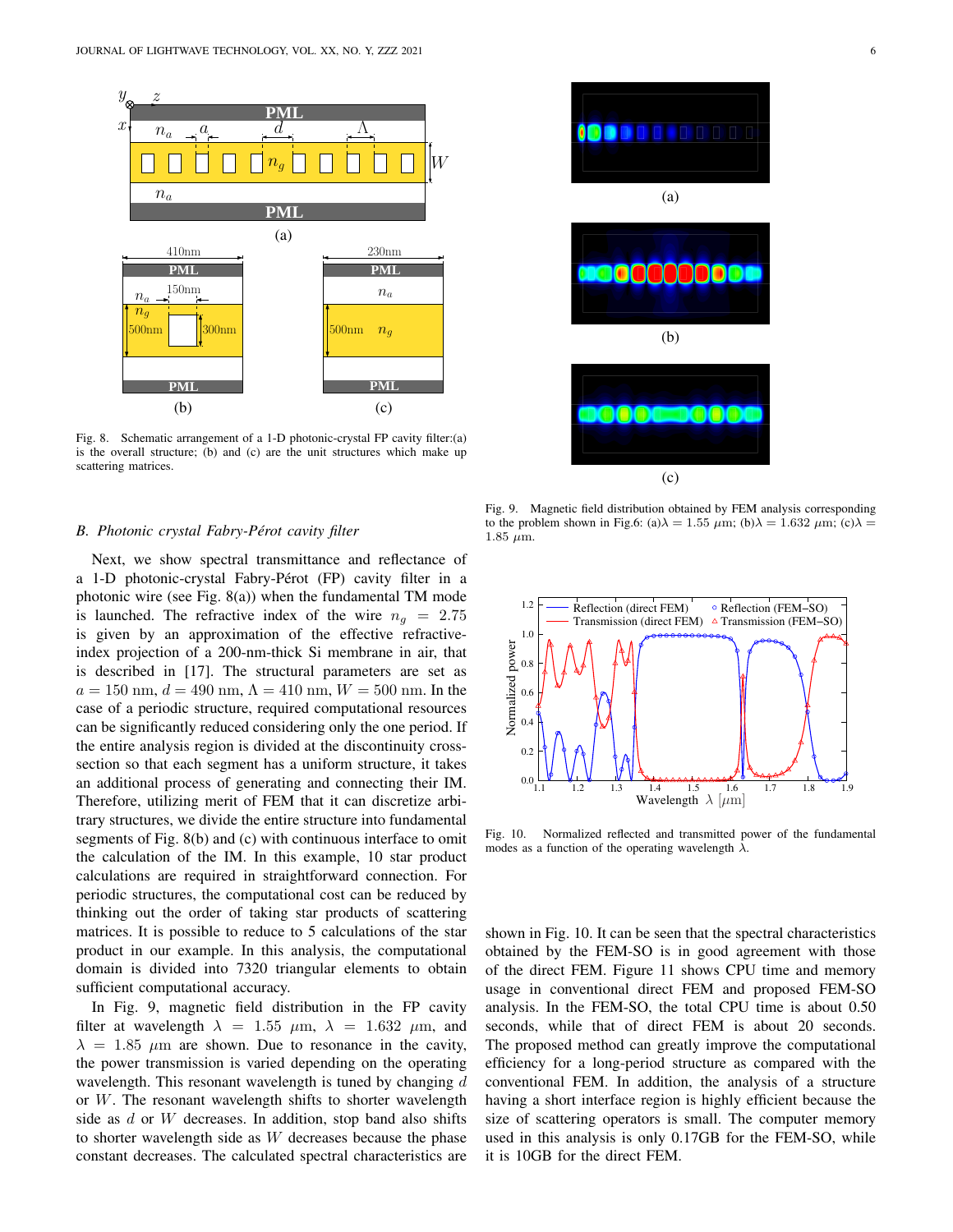

Fig. 11. CPU time and memory usage in each method for analysis of the problem shown in Fig. 8.

## IV. CONCLUSION

A novel SO technique is presented with the help of FEM and implementation of POM boundary conditions. The presented FEM-SO has a great advantage not founded in other SO techniques, that is to say, arbitrary structure can be discretized by finite element meshes and divided into fundamental segments at arbitrary cross-sections. The boundary condition for connecting at discontinuity interface must be satisfied, and we introduced a special interface matrix. In two numerical simulation results, we showed the validity of the formulated scattering matrix and interface matrix, that includes excitation of various radiation modes and resonant operation caused by a periodic structure. This method is compatible with BiBPM [18]–[20], that is, by applying the FEM-SO to arbitrary structures and by applying the BiBPM to *z*-invariant structures, mesh-free sections can be configured. In addition, it has been confirmed that the propagation operator is useful even in plasmonics [36], and it seems that the proposed method can be readily extended to plasmonic waveguides. Since FEM-based propagation operators using line elements can be extended to 3-D vectorial operators by using conventional 2-D elements [26], it is promising to make 3-D FEM-SO combining the 3- D operators with conventional 3-D FEM [37]. With respect to waveguide design application, when iterative calculation with variation of a part of the structure is necessary (most of optical waveguide designs correspond to this), it is expected to greatly improve the efficiency by omitting the recalculation of the scattering operators of the invariant segments. Furthermore, different waveform incidence case and backward incidence case can be studied simultaneously with few additional computations. Thus, it is clear that the FEM-SO can be an efficient analysis method in various optical waveguide designs.

#### **REFERENCES**

- [1] M. D. Feit and J. A. Fleck, "Light propagation in graded-index optical fibers," *Appl. Opt.*, vol. 17, no. 24, pp/ 3990-3998, Dec. 1978.
- [2] W. P. Huang and C. L. Xu, "Simulation of three-dimensional optical waveguides by a full-vector beam propagation method," *IEEE J. Quantum Electron.*, vol. 29, no. 10, pp. 2639-2649, Oct. 1993.
- [3] Y. Tsuji and M. Koshiba, "A finite element beam propagation method for strongly guiding and longitudinally varying optical waveguides," *J. Lightw. Technol.*, vol. 14, no. 2, pp. 217-222, Feb. 1996.
- [4] Y. Tsuji and M. Koshiba, "Finite element beam propagation method for three-dimensional optical wveguide structures," *J. Lightw. Technol.*, vol. 15, no. 9, pp. 1728-1734, Sep. 1997.
- [5] J. Yamauchi, G. Takahashi, and H. Nakano, "Full-vectorial beampropagation method based on the McKee-Mitchell scheme with improved finite-difference formulas," *J. Lightw. Technol.*, vol. 16, no. 12, pp. 2458-2464, Dec. 1998.
- [6] Y. Tsuji and M. Koshiba, "Adaptive mesh generation for full-vectorial guided-mode and beam-propagation solutions," *IEEE J. Sel. Topics Quantum Electron.*, vol. 6, no. 1, pp. 163-169, Jan. 2000.
- [7] G. Sztefka and H. P. Nolting, "Bidirectional eigenmode propagation for large refractive index steps," *IEEE Photon. Technol. Lett.*, vol. 5, no. 5, May 1993.
- [8] J. Willems, J. Haes, and R. Baets, "The bidirectional mode expansion method for two-dimensional waveguides: the TM case," *Opt. Quantum Electorn.*, vol. 27, no. 10, pp. 995-1007, Oct. 1995.
- [9] M.-S. Kwon, "A numerical stable analysis method for complex multilayer waveguides based on modified transfer-matrix equations," *J. Lightw. Technol.*, vol. 27, no. 20, pp. 4407-4414, Oct. 2009.
- [10] H. Liang, J. Mu, R. A. Soref, X. Li, and W. P. Huang, "An optical mode-matching method with improved accuracy and efficiency," *IEEE J. Quantum Electron.*, vol. 51, no. 2, #6100108, Feb. 2015.
- [11] H. Rao, R. Scarmozzino, and M. Osgood, "A bidirectional beam propagation method for multiple dielectric interfaces," *IEEE photon. Technol. Lett.*, vol. 11, no. 7, Jul. 1999.
- [12] H. E.-Refaei, D. Yevick, and I. Betty, "Stable and noniterative bidirectional beam propagation method," *IEEE Photon. Technol. Lett.*, vol. 12, no. 4, Apr. 2000.
- [13] J. Xiao, S. Wu, and X. Sun, "A stable and accurate preconditioner for bidirectional beam propagation method," *IEEE J. Quantum Electron.*, vol. 51, no. 4, #6100107, Apr. 2015.
- [14] K. Morimoto and Y. Tsuji, "Analysis of multiple waveguide discontinuities using propagation operator method and beam propagation method," *IEEE J. Quantum Electron.*, vol. 55, no. 4, #6100108, Aug. 2019.
- [15] P. Bienstman and R. Baets, "Optical modelling of photonic crystals and VCSELs using eigenmode expansion and perfectly matched layers," *Opt. Quantum Electron.*, vol. 33, no. 4/5, pp. 327-341, Apr. 2001.
- [16] J. Čtyroký, "A simple bi-directional mode expansion propagation algorithm based on modes of a parallel-plate waveguide," *Opt. Quantum Electron.*, vol. 38, pp. 45-62, 2006.
- [17] J. Čtyroký, "Improved bidirectional-mode expansion propagation algorithm based on Fourier series," *J. Lightw. Technol.*, vol. 25, no. 9, pp. 2321-2330, Sep. 2007.
- [18] P. L. Ho and Y. Y. Lu, "A stable bidirectional propagation method based on scattering operators," *IEEE Photon. Technol. Lett.*, vol. 13, no. 12, pp. 1316-1318, Dec. 2001.
- [19] P. L. Ho and Y. Y. Lu, "A bidirectional beam propagation method for periodic waveguides," *IEEE Photon. Technol. Lett.*, vol. 14, no. 3, pp. 325-327, Mar. 2002.
- [20] H. Zhang, J. Mu, and W.-P. Huang, "Improved bidirectional beampropagation method by a fourth-order finite-difference scheme," *J. Lightw. Technol.*, vol. 25, no. 9, pp. 2807-2813, Sep. 2007.
- [21] Z. Zhang, Y. Tsuji, T. Yasui, and M. Eguchi, "Design of ultra-compact triplexer with function-expansion based topology optimization," *Opt. Express*, vol. 23, no. 4, pp. 3936-3950, Feb. 2015.
- [22] Z. Yu, H. Cui, and X. Sun, "Genetic-algorithm-optimized wideband onchip polarization rotator with and ultrasmall footprint," *Opt. Lett.*, vol. 42, no. 16, pp. 3093-3096, Aug. 2017.
- [23] A. Koda, K. Morimoto, and Y. Tsuji, "A study on topology optimization of plasmonic waveguide devices using function expansion method and evolutionary approach," *J. Lightw. Technol.*, vol. 37, no. 3, pp. 981-988, Feb. 2019.
- [24] S. S. A. Obayya, "Novel finite element analysis of optical waveguide discontinuity problems," *J. Lightw. Technol.*, vol. 22, no. 5, pp. 1420- 1425, May 2004.
- [25] S. Wu and J. Xiao, "An efficient semivectorial bidirectional beam propagation method for 3-D optical waveguide structures," *J. Lightw. Technol.*, vol. 34, no. 4, pp. 1313-1321, Feb. 2016.
- [26] K. Morimoto and Y. Tsuji, "Full-vectorial analysis of optical waveguide discontinuities using propagation operator method based on finite element method," *OSA Continuum*, vol. 2, no. 3, pp. 540-553, Mar. 2019.
- [27] Y. Tsuji and M. Koshiba, "Finite element method using port truncation by perfectly matched layer boundary conditions for optical waveguide discontinuity problems," *J. Lightw. Technol.*, vol. 20, no. 3, pp. 463-468, Mar. 2002.
- [28] M. Koshiba, "Optical waveguide theory by the finite element method," *IEICE Trans. Electron.*, vol. E97-C, no. 7, pp. 625-635, July 2014.